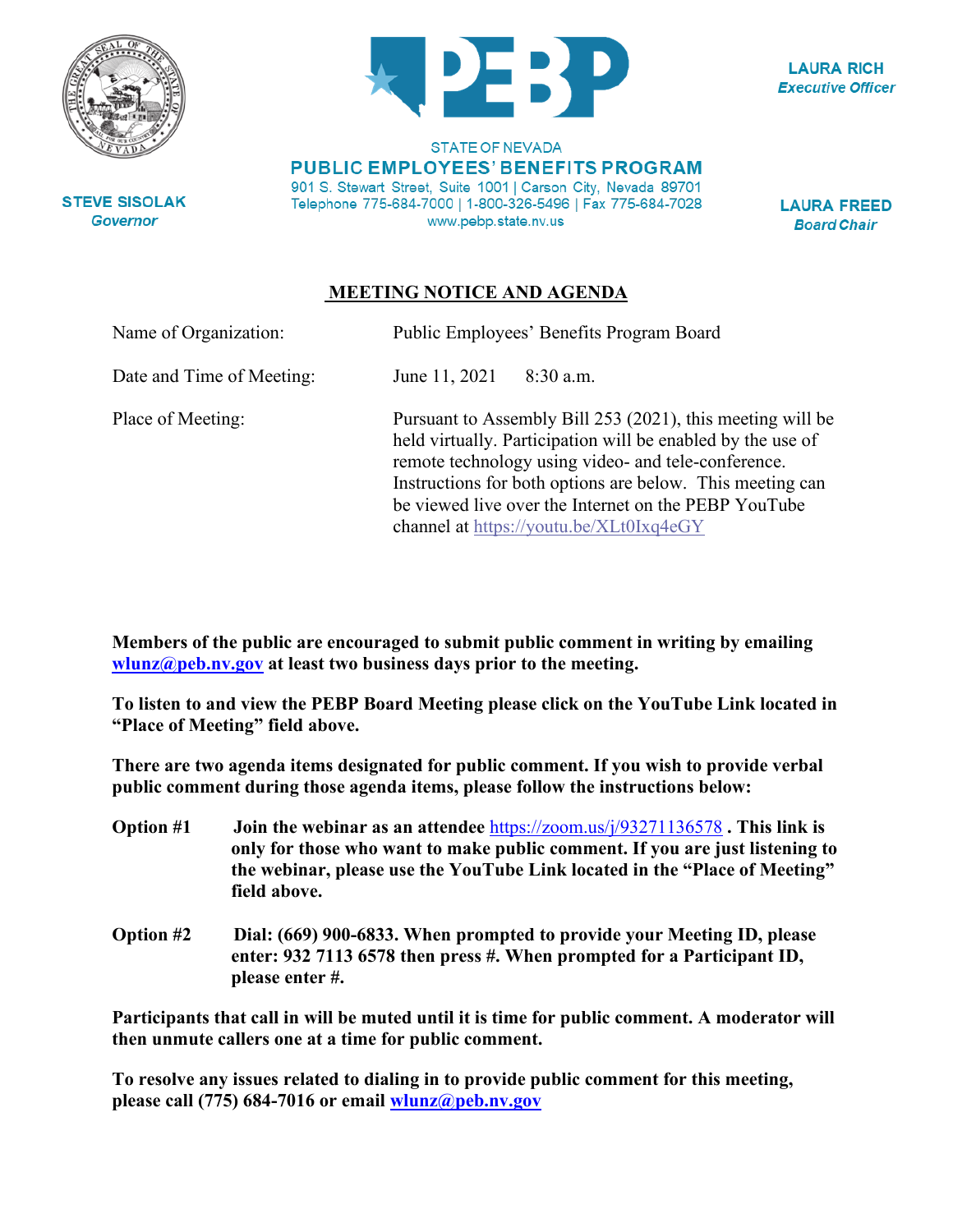**Meeting materials can be accessed here:** [https://pebp.state.nv.us/meetings-events/board](https://pebp.state.nv.us/meetings-events/board-meetings/)[meetings/](https://pebp.state.nv.us/meetings-events/board-meetings/)

## **AGENDA**

- 1. Open Meeting; Roll Call
- 2. Public Comment

Public comment will be taken during this agenda item. No action may be taken on any matter raised under this item unless the matter is included on a future agenda as an item on which action may be taken. Public comments to the Board will be taken under advisement but will not be answered during the meeting. Comments may be limited to three minutes per person at the discretion of the chairperson. Additional three minute comment periods may be allowed on individual agenda items at the discretion of the chairperson. These additional comment periods shall be limited to comments relevant to the agenda item under consideration by the Board. As noted above, members of the public may make public comment by using the callin number provided above. Persons unable to attend the meeting by telephone and persons whose comments may extend past the three minute time limit may submit their public comment in writing to PEBP Attn: Wendi Lunz 901 S. Stewart St, Suite 1001 Carson City NV 89701, Fax: (775) 684-7028 or wlunz@peb.state.nv.us at least two business days prior to the meeting. Persons making public comment need to state and spell their name for the record at the beginning of their testimony.

- 3. PEBP Board disclosures for applicable Board meeting agenda items. (Peter Keegan, Deputy Attorney General) (Information/Discussion)
- 4. Consent Agenda (Laura Freed, Board Chair) (**All Items for Possible Action**)

Consent items will be considered together and acted on in one motion unless an item is removed to be considered separately by the Board.

- 4.1 Approval of Minutes from the March 11, March 25, and April 7, 2021 PEBP Board Meetings.
- 5. Executive Officer Report, including discussion and possible action regarding budget approved by the legislature. (Laura Rich, Executive Officer) **(For Possible Action)**
- 6. Presentation and possible action on PEBP's participation in the Patient Protection Commission Peterson-Milbank Program for Sustainable Health Care Costs (Laura Rich, Executive Officer/Sara Cholhagian, PPC) **(For Possible Action)**
- 7. Presentation and possible action on the status and approval of PEBP contracts, contract amendments and solicitations (Cari Eaton, Chief Financial Officer) **(For Possible Action)**
	- 7.1 Contract Overview
	- 7.2 New Contracts
	- 7.3 Contract Amendments
		- 7.3.1 Hometown Health
		- 7.3.2 The Standard